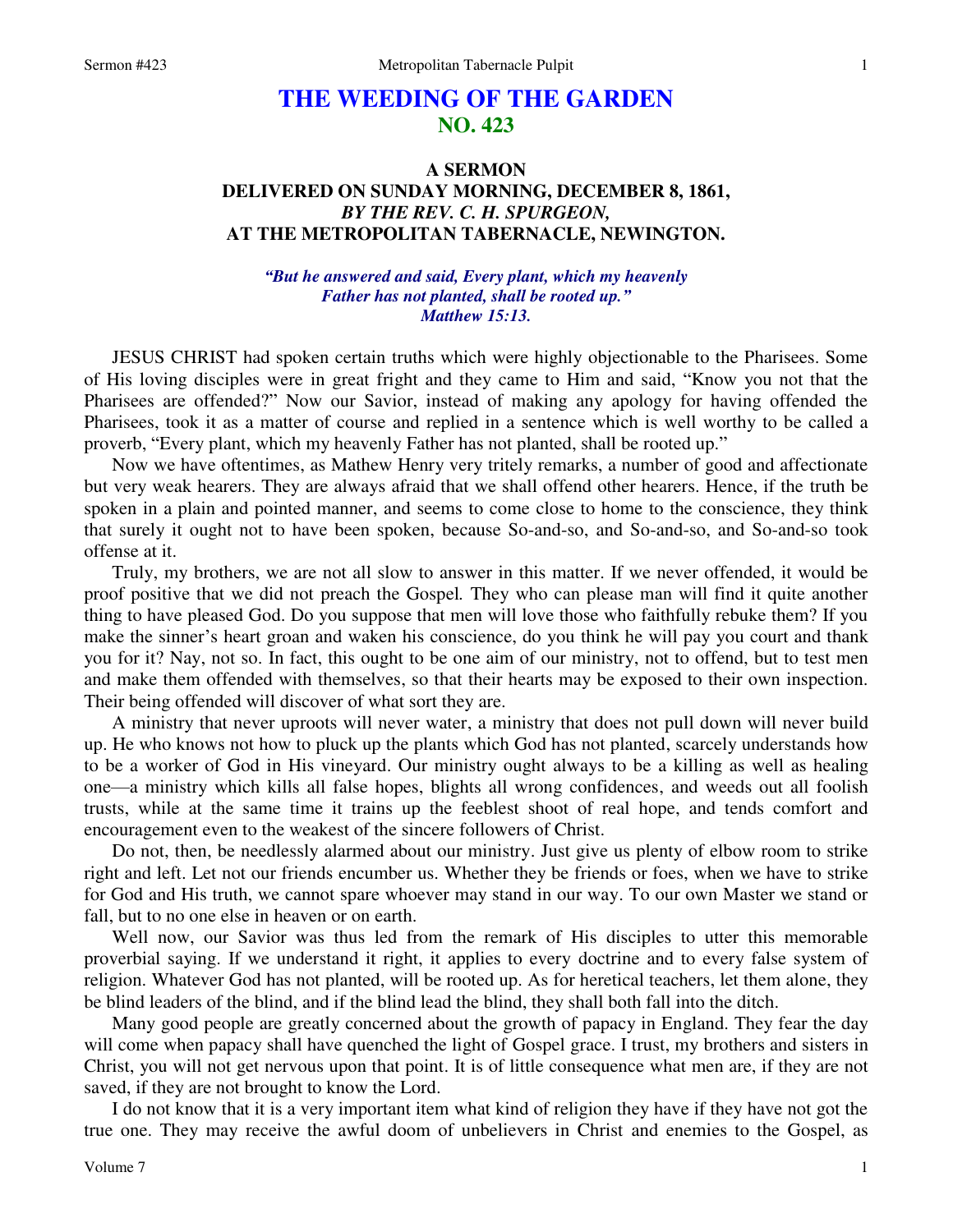Romanists or Muslims, or like too many in this land, being merely professing Christians who deceive themselves and others, they may incur the same wrath of God and inherit the same condemnation. But do not think for a moment that the harlot of the seven hills will ever prevail against the bride of Christ. Not she. The Lord will by-and-by, when her iniquity is full, utterly destroy her. Only be sure in your heart that God has not planted it, and you may be equally sure that He will pluck it up.

Prophets may plant it with their pretended revelations, martyrs may water it with their blood, confessor after confessor may defend it with his learning and with his courage, time may endear it, literature may protect it, and kings may keep guard about it, but He who rules in the heavens and cares nought for human might, shall certainly grasp its trunk, and pulling it up, even though it is strong as a cedar, shall hurl it into the fire, because He has not planted it.

Yes, every hoary system of superstition, every ancient form of idolatry, every venerable species of will-worship, shall be as certainly overturned, as God is true. Leave them alone, be not over-anxious. He shall come by-and-by, who shall cry, "Overturn, overturn, overturn." And He shall pluck up by the roots everything which His own hand has not planted.

The advice of the Jewish orator was very sensible, when he said concerning certain men, "Refrain from these men and let them alone, for if this counsel or this work be of men, it will come to nought; but if it be of God, you cannot overthrow it." When you see a new enterprise, some brethren very enthusiastic attempting something you cannot quite approve of, do not stand in their way. Let them have a fair trial. There is one at the helm who understands how to manage better than we do. Let them alone, if God has not the work in hand, it will come to nought, and if it should be God's work then surely it will stand.

I am so constantly referred to for advice from all parts of the country that I am very often in the position of the Delphic oracle—not wishing to give wrong advice, and therefore hardly able to give any. Among others, some time ago, I had an inquiry from a brother as to whether he ought to preach or not. His minister told him he ought not and yet he felt he must. So I thought I would be safe and I said to him just this, "My brother, if God has opened your mouth the devil cannot shut it, but if the devil has opened it, I pray the Lord to shut it directly."

I was quite certain to be safe there. He took it as an encouragement to preach on. I think we may say the like with regard to all modern enterprises. Whenever a brother comes with something new that is to revive the church and to do good, we may say, "Well, if God has opened your mouth, I will not help Satan to shut it, but if Satan has opened your mouth, may God shut it, but it is not mine to do that work. I must leave it to Him, to your own Master you shall stand or fall."

But while I have no doubt that this is the drift of the text and what the Savior specially aimed at, yet beyond a doubt, we may read this sentence as having reference to our own souls. And here may the Spirit of God give to us a deep solemnity of spirit, that we may be led to ask ourselves, and to honestly answer the inquiry, whether we are plants of God's right-hand planting or not. May God the Holy Ghost have personal dealings with many of our souls tonight and may this be a heart-searching and rein-trying hour!

First, I shall have something to say about those *plants that God has not planted*. Secondly, we will consider a little about *their being rooted up*. And then, we will come to the *examination as to whether we are plants that God has planted*.

**I.** The Greek word not only signifies plants—for you know we are in the habit of calling a thing a plant which grows in the woods—but the Greek word has nicer discrimination. As Tyndal very well remarks, it is not merely a plant, but a root that has been designed to be put into the ground and taken care of. We must not only be comparable to living plants, but we must be comparable to those which come under the gardener's care, which are planted in the soil, tended by his skill, and looked upon with interest as being his own.

Now there are many professors who are like wild plants. They were never planted by any servant of God, much less by God Himself. They are thorns and briers, they bring forth wild fruits that are noxious,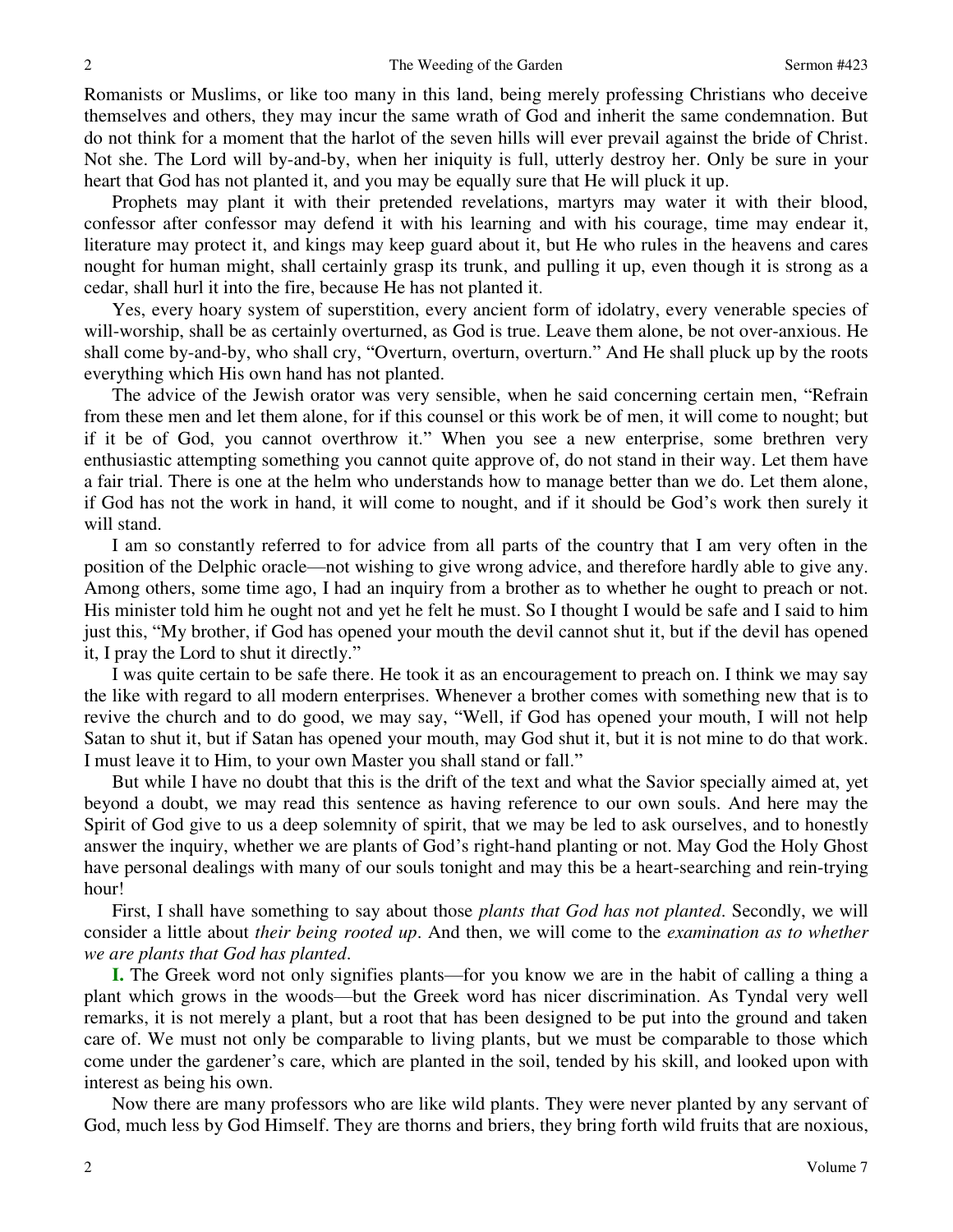bitter, poisonous, acrid, and deadly to the taste of the passer-by. They grow in abundance. This London is like some wild heath that is covered with its ferns and shrubs, and even with something worse than these—wild plants that spring up spontaneously. Now these will have to be rooted up. When the day comes for God to clear His commons, there will be a blaze indeed, when He shall say, "Gather them together in bundles to burn; but gather the wheat into my garner."

The drunkard, the swearer, the adulterer, those who live by cheating and robbing their neighbors, those who never darken the walls of God's sanctuary, those to whom Sunday is the busiest day in the week, those who are without God, and without hope, and without Christ, these we may call self-sown plants, uncared for, untutored, and they must be rooted up, for He will say, "Gather out of my kingdom all things that offend and they that do iniquity."

There are other plants, however, that have evidently been planted by some hand. Some have been planted by the *minister's hand*. There are the signs and marks about them that some pruning-knife has been at work. You know to what I refer. We all of us have some converts. God has His thousands I hope, in this place, but I have some of my own here who I could do better without. A man's converts are always a disgrace to him. It is only those who God converts who will last.

When we go fresh into a place, there are always a number of people who hear with a degree of profit and who are affected by us. But let that minister be taken away and they go back again. One wave washes them up on the shore and the return wave sucks them back again into the great deeps. Why, see how it was with this congregation in years gone by, when they were smaller and fewer in number.

When my worthy predecessor, Mr. James Smith, preached the Word, there was a number of those who professed conversion, and what became of many when he went away, God alone knows, save that we found some of them no better than they should be. And if I should die, there would be some of you who would do the same. Take but away the leader and the soldier slinks back into his quarters. He has no objection to follow his captain while he sees him, but the man being the captain, if the standardbearer falls, then he takes himself out of the conflict and is seen no more.

I do not know who planted you, but if you are only planted by man*,* though he were the best man that ever lived, you will be rooted up. If your conversion is only human, if you are only brought to God by mere moral persuasion and have never been operated upon by the holy, divine, supernatural energy of the Holy Spirit, you will go back like the dog to his vomit and like the sow that was washed to her wallowing in the mire.

There are some too who were not planted by ministers—they were *planted by their fathers and mothers*. They have got a kind of family religion. Well, I like to see the child follow his parent when the parent walks in the footsteps of Christ. It is a blessed thing when the old oak falls off to see half-a-dozen saplings sprung up round the spot where he stood.

But we must recollect that we have nothing to do with hereditary godliness, for hereditary godliness is not worth a straw. We must be personally saved. We cannot be saved in our father's loins. What if the blood of martyrs be in my veins tonight and if I traced back my pedigree, as I might do, through a line of preachers of the Word—what matters it, if I myself make shipwreck concerning faith and am a castaway? It shall be but the sorer condemnation for a child of the saints to perish as an heir of wrath.

Ah! there are many of you who have fathers and mothers in the church who look for your everlasting welfare with anxious desire. I pray you do not imagine that your father's religion will save you. We will not baptize you, lest you should have that thought in your head. Till you have got religion of your own, we have nothing to do with you. Not until you have a personal faith dare we give you a baptism. We would not have you make a profession by proxy, nor would we have profession made for you while you are an unconscious baby.

True religion is personal to every man It is a matter of his own consciousness. He must in his own soul be lost or be saved. The battle of life can be fought in no battlefield but in our own personal consciousness and he who attempts to shift the work or to shift the responsibility to another, goes on a fool's errand and he will surely fail in it. If you have not been planted thus, you will be rooted up.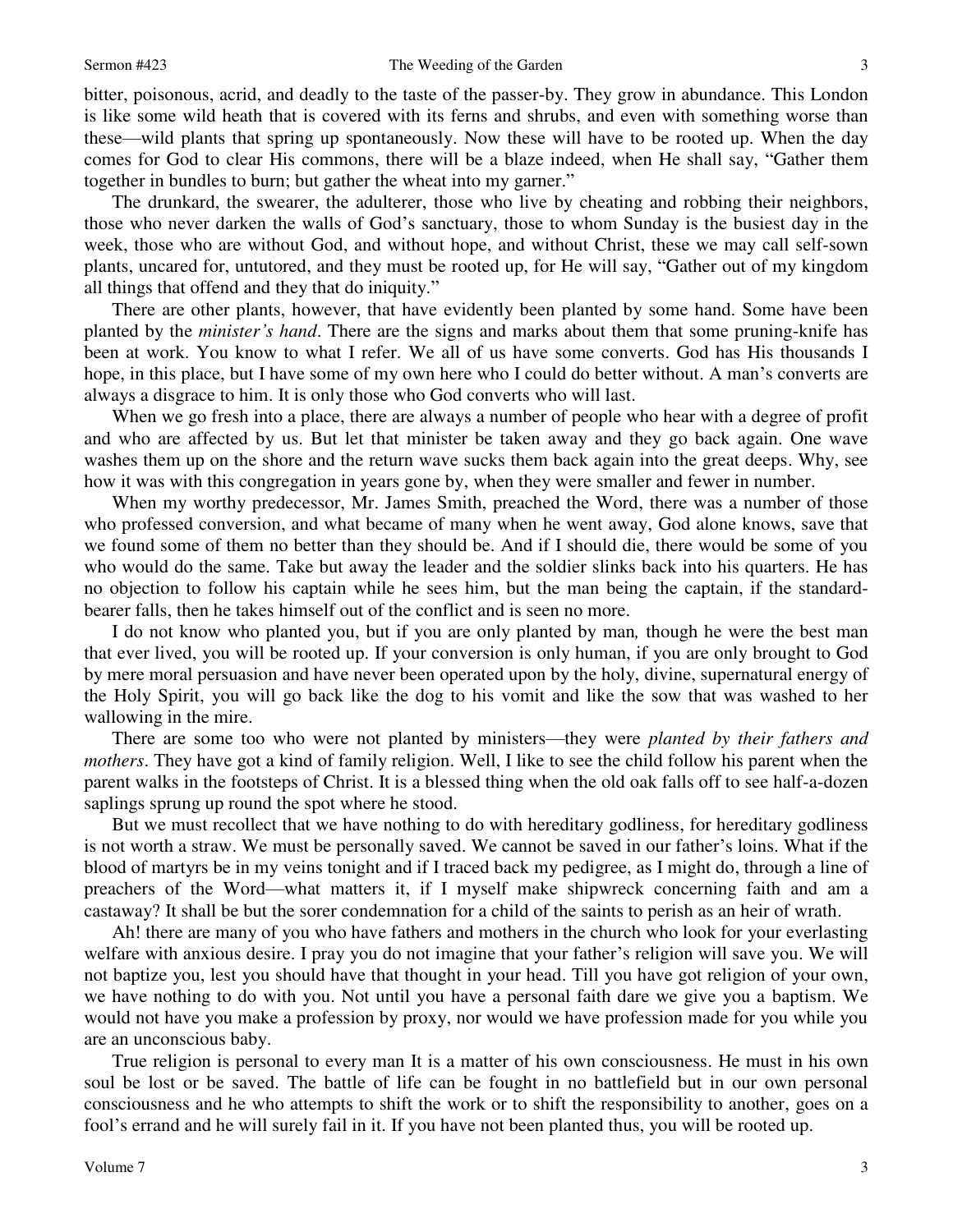And oh! how many there are of even professors of religion who are self-planted. By their own good deeds, and their own efforts, and their own strivings, and their own praying, they hope to be saved. And having an experience which was not wrought in them, but which they borrowed from books, they have come and oftentimes they have deceived the minister and been added to the church.

Ah! souls, you may paint yourselves as you will, but unless you have the genuine matter, you will never be able to pass the judgment seat of God. You may gild and varnish, but He will say, "Take it away," and like the painted face of Jezebel, which the dogs did eat, despite the paint, so shall you yourselves be utterly devoured, despite the fair picture that you made.

There may be some such in this church. Human judgment cannot discover them. May the candle of the Lord search them out tonight. Soul! a homespun religion and a homemade godliness will fail us. We must have that which is the workmanship of God by the Holy Spirit. "Except a man be born again, he cannot see the kingdom of God," and "Except a man is born of water and of the Spirit, he cannot enter into the kingdom of heaven." Take care, you self-planted trees, lest when the Master comes by, He shall say, "How came that plant there? I never put it in the garden, pluck it up." And He shall throw it over the wall of the garden, just as the gardeners throw away their rubbish which is afterwards gathered up and burned in the fire.

Before I leave this point, I want to say two or three things. I speak in humble language, so that I may be understood, for in these solemn matters any soaring after fine language is but mocking the souls of men. Let me just notice that some of those plants that God never did plant are very *beautiful*. If you go into the fields, there are many plants that grow there that are quite as lovely as those in the garden. Look at the foxglove and the dog rose, look at many of the blossoms we pass by as insignificant, they are really beautiful, but they are not plants that have ever been planted.

Now how many we have in our congregations who are really beautiful, yet they are none of God's planting—men and women whose character is upright, whose manners are amiable, whose life is irreproachable. They are not immoral, they neither cheat nor lie, but they are exemplary, their disposition is kind, tender-hearted, and affectionate. Yes, but my dear hearer, there must be something more than this, for Jesus says, "Every plant, which my heavenly Father has not planted, shall be rooted up." Though it be a lovely plant, though it seem to be a fair flower externally, yet since the root of it has sucked its nourishment out of the wild wastes of sin, whether of infidelity or of lawlessness, it is evil in the eye of God, and it must be plucked up.

Further, how many there are of our wild wood plants *that even bring forth fruit*. The schoolboy in the country can tell us that the wood is an orchard and that often he has had many a luscious meal from those wild fruits that grow there. Yet mark you, though the birds may come and satisfy their hunger from those wild fruits, and though the seeds may be in the winter the sparrow's garner and the linnet's storehouse, yet they are not planted and they do not come under the description of the text—plants that have been planted.

So too, there may be some of you who really do some good in the world. Without you a mother's wants might not be provided, from your table many of the poor are fed. Oh! this is good, this is good. I would that all of you did more of it, but I pray you remember that this is not enough. There must be God's planting in you or else the fruits you bring forth will be selfish fruits. You will be like Israel who was denounced as being an empty vine, because he brought forth fruit unto himself. Charity is good. Noble charity, be you honored among men. But there must be faith and if we have no faith in Christ, though we give our bodies to be burned and bestow our goods to feed the poor, yet where Christ is, we certainly can never come.

And I would hint just once more, that many of those wild plants have *very strong roots*. If you were to go and try to dig them up, you would have a task before you not easily accomplished. Look at the wild dock—did you seek to pull it up? Piece after piece it breaks away and you have to send some sharp instrument deep into the soil before you can root it out and even then, if there is but a piece left, it springs up and thrives again.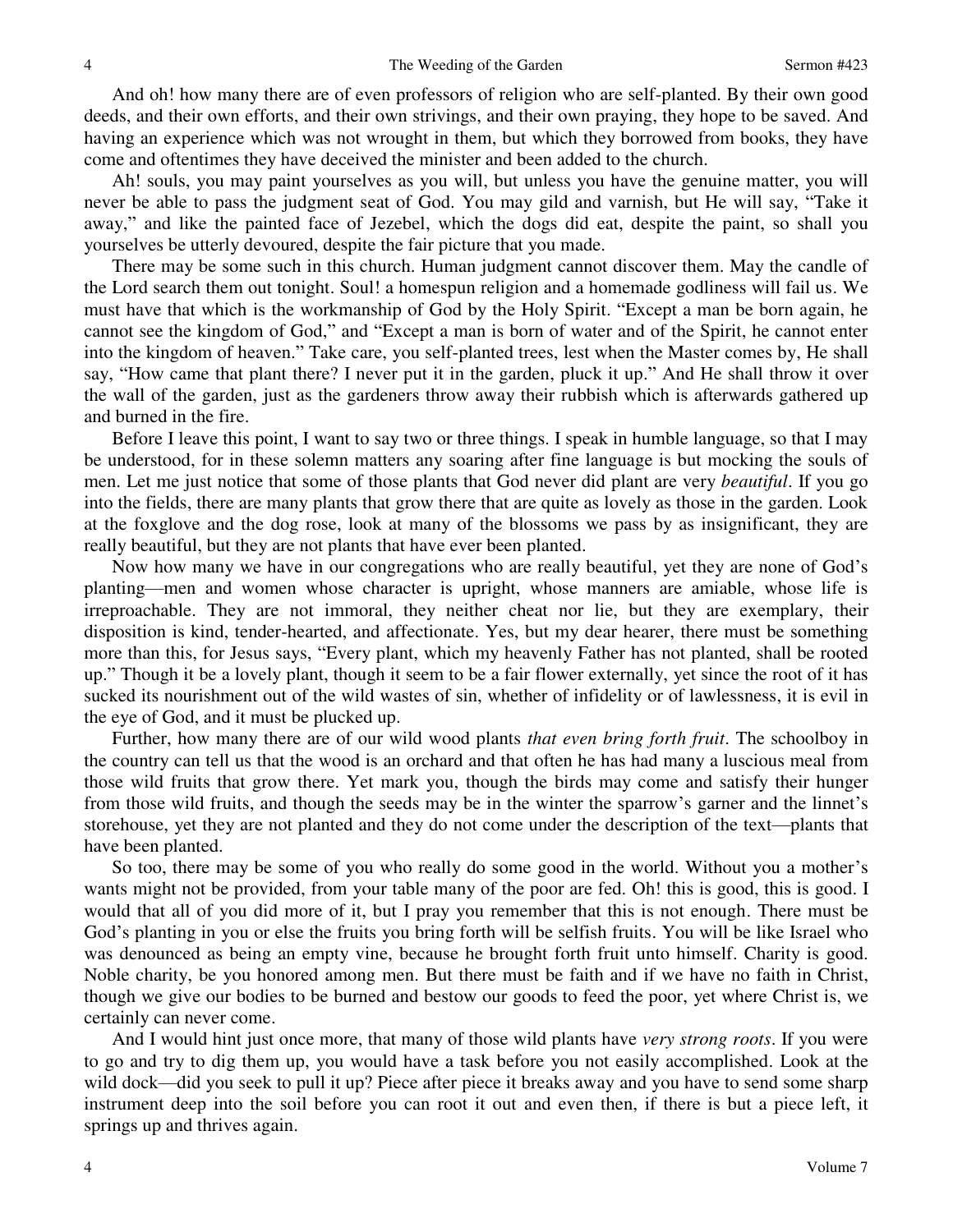Oh! how many there are who have as much tenacity of life in their false confidence as there is in the dock—in its root. Some of you cannot shake. "I never have a doubt," said one, "I never had a doubt or a misgiving." You remember Robert Hall said, "Allow me to doubt for you, sir," because he knew the man to be a ill-liver. And so we have some—they are not in trouble as other men, neither are they plagued like other men. They speak with an air of satisfaction, their language sounds like assurance, but it is presumption. It looks like confidence in Christ, but it is confidence in themselves. And such will strike their roots very deep and they will be very strong indeed, so that you cannot shake them. Yet alas for them! they are not plants of the Lord's right-hand planting and therefore the sentence is passed and ere long it shall be executed without pity, "They shall be rooted up."

**II.** And now, very briefly indeed, upon my second point—for time will fail us if we dwell long upon it—THEIR UPROOTING.

This uprooting sometimes comes in this life. Perhaps they are tempted and they foully fall, or persecution comes and they desert the standard by which they swore to stand or die. Or if not, they come to die, and then death comes and takes hold of their profession and strikes it to and fro like some great giant who is able to rend up an oak by its roots. Perhaps for weeks the man holds his confidence and says, "It is well with me! It is well with me!" And we have known some plants with the roots so deep that Death himself could not tear them up. They have died deceived, they have perished with a false hope and they have gone into the next world dreaming of heaven, and expecting to see the face of God.

But oh, their mistake! "Where am I?" said the soul, "This is not heaven." And the mask was pulled off and the man saw himself all loathsome and leprous, and he said, "I thought I was fair and lovely." Some rude hand plucked off his garment and he saw his running sores and ulcers, and he said, "I thought I was soundly healed." And he heard the voice of Conscience saying, "You hypocrite. God never had a work in your soul—you did deceive yourself, you did mislead yourself into a pretended hope, and now where are you? The songs of the sanctuary changed for the wailings of hell, your sittings at the Lord's table end in sorrowful feasts at the table of devils. Cast out, lost, banished, because God never planted you, therefore, are you plucked up."

**III.** This leads me to my final task—the WORK OF SELF-EXAMINATION.

Dear friends, let not any aged, confirmed Christians here stand back from self-examination. Minister, you too. O my own soul and you, deacon, elder, aged professor—let each man among us put himself into the scale. Am I or am I not a plant of the Lord's right-hand planting?

Well then, first and foremost, if I am a plant of the Lord's planting, *there was a time when I had to be taken out of the place where I once grew*. Can I remember a time when He dug about me and dug me up till the roots of my heart began to bleed. My soul was loosened from the earth and the soil which it had loved, and though it did cling tenaciously to it, yet was I drawn out by superior power, taken out of the kingdom of darkness, and separated from the earthiness of my own works and self-righteousness. Can I remember that?

Yes, blessed be God, some of us can say, "I can." "One thing I know, whereas I was once blind now I see." "Old things have passed away, behold all things have become new." There must be a change. No matter how moral you may have been, there must be a change. There must be a change too, which you can feel yourself, even though others cannot see it. And when such a change does not amount—I will not merely say to the change in a sick man when he gets well, but to the change in a dead man when he comes to life—if there is no such change as this, we must fear that we are not plants of the Lord's planting.

Again, if I have been planted by God, I do most thoroughly and unfeignedly mourn that I ever was anything but what I am, and I do most heartily pant to be made like unto Christ and to be conformed unto His image. If you have any love in your heart towards sin so as to willingly choose it, take care that you deceive not yourself as to the love of God being in you. He who is saved, hates sin and loathes it, and though he commits sin it is by infirmity, and even when his will gives consent to the sin, yet it gives a still deeper and more confident assent unto the law, and after it has sinned, it mourns and bemoans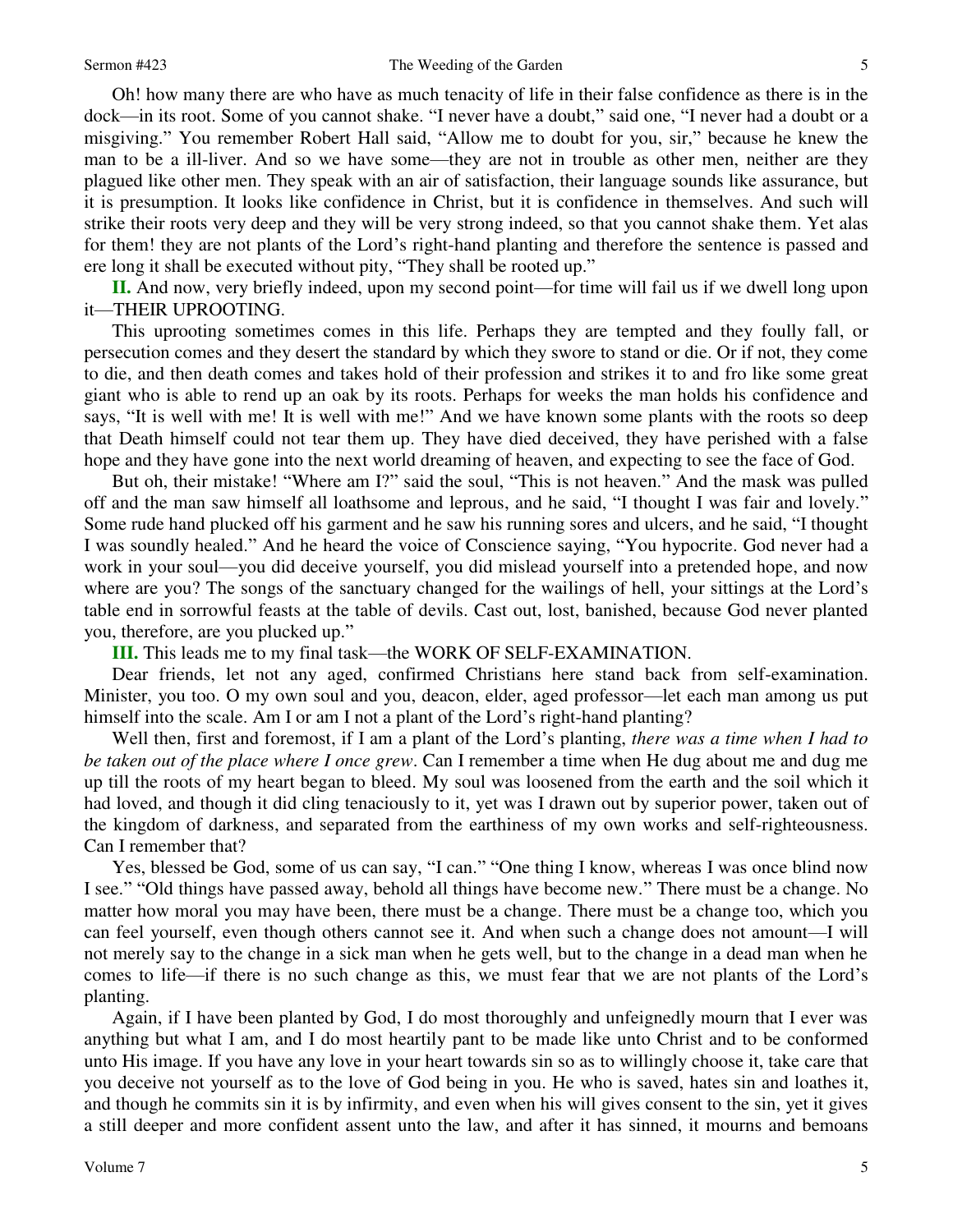itself exceedingly on account of sin. If you saw a fish in a tree, you would know it was not in its element and if you see a Christian in sin, you will be able to discover that he is not in his element. If sin be a pleasure to you, if you can sail down its stream and rejoice in it, can drink its draughts and make merry with those who make merry therein—then deceive not yourself, for you are not a plant of the Lord's right-hand planting.

Again, if you be such as God has made you, then you have learned your utter helplessness and emptiness apart from Christ as your righteousness and the Spirit of God as your strength. Have you anything of your own to boast of? He never planted you. Have you done anything that you can bring before God and claim as your own? He has had no dealings with you. About this we are quite sure, for here the Lord makes clean work. Self-righteousness must not merely be wounded in the leg, it must have its brains dashed out and he that still clings to himself, and his strength and his works, has to begin anew, for he has not yet begun in God's way.

Another essential mark of the plants of God's planting is that they are all planted in one soil and strange to say, all on a rock. They whom God has planted, put their trust in Jesus only. They have not the shadow or a shade of a suspicion of an idea of a hope anywhere but in Christ. They say of Christ's wounds, "They are the clefts of the rock in which we hide ourselves." They say of Christ's blood, "This has cleansed our sins." They say of Christ Himself, "He is our law." They say of His presence, "It is our delight." They say of His Gospel, "It is our joy." They say of His heaven, "It is our sure and everlasting reward."

I would that we had longer time—I knew not that the time was speeding at so great a rate—I would we had longer time to be testing and trying ourselves in this matter, but Scripture is so explicit as to what a believer is, and what he is not, that I need not enlarge, but rather stir up your hearts to make sure work here.

Professor, what if you should be deceived! If you should be! Do not say, "But." I tell you again, it is possible, for others have been deceived. I beseech you, suppose it possible. O that you may say in your soul, "Well, if it be possible, if I am deceived, yet I am a sinner, and as a sinner I will go to Christ afresh tonight. If I am not a saint, I am a sinner and 'This is a faithful saying, and worthy of all acceptation, that Christ Jesus came into the world to save sinners, of whom I am chief,' so I will go to Him again."

But if you refuse to say this, I will put the "if" again. Jonathan Edwards remarks that in the great revival in New England, there were sinners of all sorts converted, except unconverted professors. And says he, "These unconverted professors are in the most dangerous state in which men can be." Well, take that warning to yourselves. Some of you say, "But I am not a professor." Ah! but you are always here and people consider you such. Though you are not baptized and do not join the church, yet your constantly coming here identifies you with us and they consider that you make a profession, and so you did after a sort. Mark this, if you are still unconverted and keep on attending the means of grace year after year, you are getting into a more dangerous state.

It is not often we hear of men being converted when they have been hearing the Word twenty or thirty years without its having taken effect. Do then, I pray you, try yourselves. Make sure work for eternity. Build with stone and not with plaster. Build on the rock and not on the sand. "I counsel you that you buy of me gold tried in the fire," says the Spirit. Oh! let not your faith be a mere spasm, the mere action of a moment. O that you may have the faith of God's elect, which is of the operation of God the Holy Ghost!

Do you ask, "How is this to be had? How can I be saved?" Soul, I have a free Gospel to preach to you. A full Christ to empty sinners. A precious Christ for lawless outcasts. A rich Christ to beggarly and starving souls. "Whosoever will," says Jesus, "let him come and take of the water of life freely." "He that believes on the Son has everlasting life." He who trusts Christ is a plant of God's right-hand planting. O that you would trust Jesus now!

I know there is something which holds you back and you say, "I am not fit." He needs no fitness. Come as you are. Any man is fit to be washed that is black. Any man is fit to be made whole who is

6